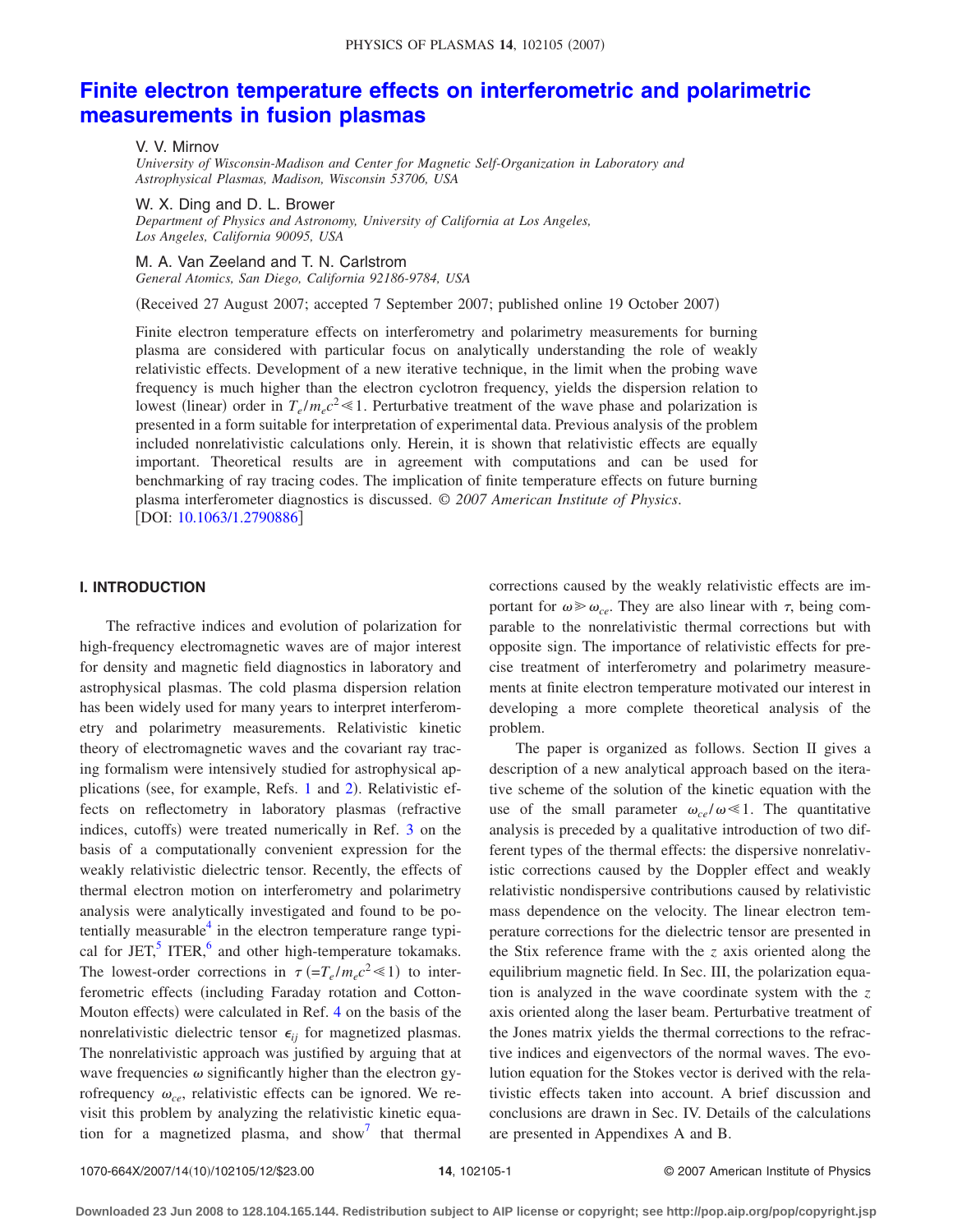# **II. HIGH-FREQUENCY DIELECTRIC TENSOR IN WARM PLASMA**

#### **A. Qualitative consideration**

For a transverse electromagnetic wave, thermal corrections to the refractive index are caused by the Doppler shift of the frequency −**k**·**v**, where **k** and **v** are the wave vector and the electron thermal velocity. For the longitudinal plasma wave, in addition to the Doppler shift there is a contribution from the electron pressure perturbation. In the transverse case, the electron pressure is not perturbed, but due to the Doppler effect the magnitude of electron oscillatory velocity is sensitive to the electron thermal velocity. Consider, for example, two electrons moving with thermal velocities ±*v* in the direction of the wave vector. Their contribution to the transverse current induced in plasma by the wave leads to a correction proportional to  $v^2$ ,

$$
\mathbf{j} = \mathbf{j}_{+} + \mathbf{j}_{-} = \frac{ie^{2}}{m_{e}\gamma} \left( \frac{1}{\omega - kv} + \frac{1}{\omega + kv} \right) \mathbf{E}
$$

$$
\approx \frac{2ie^{2}}{m_{e}\gamma\omega} \left( 1 + \frac{k^{2}v^{2}}{\omega^{2}} \right) \mathbf{E}, \tag{1}
$$

where  $m_e$  is the electron rest mass and relativistic factor  $\gamma$  $\epsilon = (1 - v^2/c^2)^{-1/2}$ . Averaging the  $k^2v^2/\omega^2$  term over the equilibrium Maxwellian distribution yields a function of electron temperature. The lowest-order term in expansion of this function at  $\tau \ll 1$  is linear in  $T_e$ . Correspondingly, one can ignore relativistic corrections by letting  $\gamma = 1$  and using the nonrelativistic Maxwellian distribution function for averaging. Due to the nonrelativistic nature and the presence of the  $k^2$  factor, we will refer to this linear  $T_e$  contribution as the nonrelativistic dispersive correction. Dispersive corrections lead to a transverse current increase with respect to the case of cold electrons and, thus, result in a decrease of the refractive index  $N = kc/\omega$  by a factor  $\propto \tau N^2$ . Since the phase velocity of a high-frequency electromagnetic wave is close to the speed of light  $(N^2 \approx 1)$ , the nonrelativistic thermal corrections are of order  $\tau$ .

The purpose of this paper is to point out that in addition to the above nonrelativistic dispersive corrections, there are relativistic corrections linear in  $\tau$  that were not previously addressed in analytic treatments of the interferometric effects. They originate from the first proportional to unity term in Eq.  $(1)$  and are caused by the increase of the electron mass  $m_e \gamma$  due to the dependence of  $\gamma$  on the electron thermal velocity. Averaging over the electron distribution function leads, effectively, to an electron mass increase with the electron temperature. In the weakly relativistic limit, the corresponding corrections are proportional to  $\tau (\gamma - 1 \approx T_e / m_e c^2)$ and, thus, are of the same order as the dispersive ones. Since they are not proportional to  $k^2$  or  $N^2$ , we will refer to them as the nondispersive relativistic thermal corrections. Obviously, the larger electron mass slows the electron response, thereby effectively increasing the refractive indices. As a result, the sign of this contribution is opposite to the dispersive correction. To distinguish the above two mechanisms, we will use the terms "nonrelativistic" or, equivalently, "dispersive" for the former type of the corrections, and "relativistic" or "nondispersive" for the latter one. Both effects must be included simultaneously for accurate interpretation of the interferometric measurements.

#### **B. Relativistic kinetic equation for magnetized plasma**

Due to the short wavelength of the electromagnetic waves used for interferometric diagnostics, their typical frequency  $\omega$  greatly exceeds the characteristic plasma frequencies such that

$$
\omega \geqslant \omega_{pe} \simeq \omega_{ce} \geqslant \omega_{ci} \geqslant \nu_{ei}.\tag{2}
$$

Under these conditions, the main contribution to plasma linear response is given by the electrons while the ion motion can be ignored. The electron response is treated on the basis of the relativistic Vlasov equation for electron distribution function  $F(\mathbf{r}, \mathbf{p}, t)$  in uniform magnetic field  $\mathbf{B}_0$ , which is perturbed by the fast oscillating magnetic and electric field **E** of the wave. In linear approximation with respect to the small electric field, the distribution function  $F(\mathbf{r}, \mathbf{p}, t)$  is divided into a stationary equilibrium part  $f(\mathbf{p})$  and a perturbation  $\delta f(\mathbf{p}, r, t)$ ,

$$
F(\mathbf{r}, \mathbf{p}, t) = f(\mathbf{p}) + \delta f(\mathbf{p}, r, t).
$$
 (3)

Presenting  $\delta f(\mathbf{p}, r, t)$  as a sum of the Fourier harmonics  $\propto$ exp *i*(**k**·**r**−*ωt*) yields a nonhomogeneous first-order ordinary differential equation for the Fourier components of *f*. Using a spherical reference frame  $(p, \theta, \phi)$  with the *z* axis parallel to the unperturbed magnetic field  $\mathbf{B}_0$  and assuming that the unperturbed distribution function is isotropic,  $f(\mathbf{p})$  $=f(p)$ , gives

$$
-i\left(\omega - \frac{\mathbf{k} \cdot \mathbf{p}}{m_e \gamma}\right) \delta f + \frac{\omega_{ce}}{\gamma} \frac{\partial \delta f}{\partial \phi} = -\frac{e\mathbf{E} \cdot \mathbf{p}}{p} \frac{\partial f}{\partial p}, \quad \omega_{ce} = \frac{|e|B_0}{m_e c}, \quad (4)
$$

where the relativistic factor  $\gamma$  describes the relationship between particle momentum and velocity,  $\mathbf{p} = m\mathbf{v}\gamma$ . The same notation  $\delta f(\mathbf{p})$  is used for the Fourier harmonics of  $\delta f(\mathbf{p}, r, t)$ . The factor  $\gamma$  is also a measure of the relativistic mass increase caused by electron thermal motion and gives rise to the relativistic corrections to the plasma dielectric tensor.

Linear response is determined by the currents induced in plasma,

$$
\mathbf{j} = \frac{n_0 e}{m_e} \int_0^\infty \left(\frac{\mathbf{p}}{\gamma}\right) p^2 dp \int_0^\pi \sin \theta d\theta \int_0^{2\pi} d\phi \delta f(p, \theta, \phi), \quad (5)
$$

where  $n_0$  is the equilibrium plasma density, and the equilibrium relativistic Maxwellian distribution function  $f(p)$  is assumed to be normalized to unity,

$$
4\pi \int_0^\infty f(p)p^2 dp = 1.
$$
 (6)

Using the definition of the displacement vector **D** and expressing **j** as a function of the electric field yields the elements of the dielectric tensor  $\epsilon_{ij}$ ,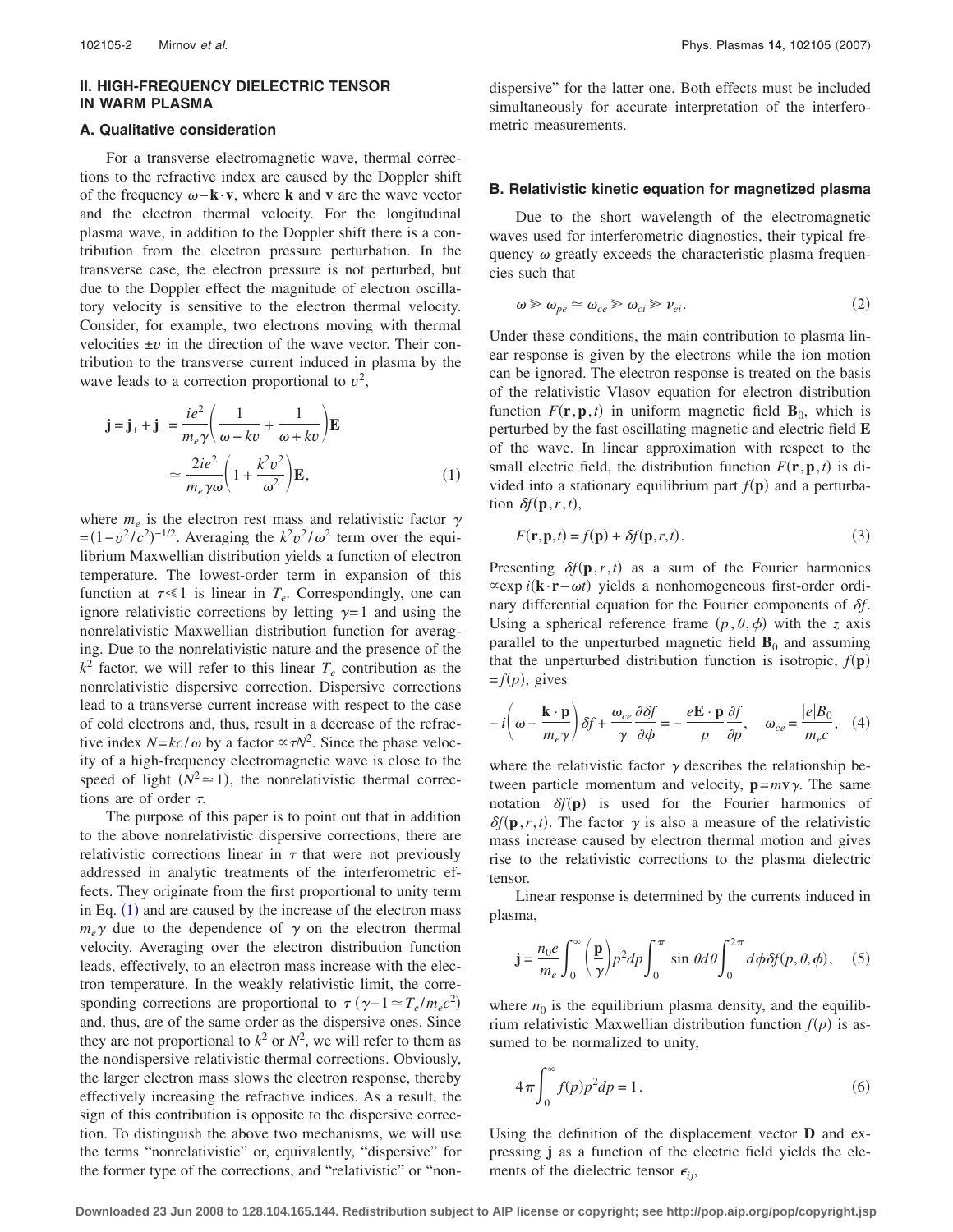102105-3 Finite electron temperature effects on interferometric...

$$
\mathbf{D} = \mathbf{E} + \frac{4\pi i}{\omega} \mathbf{j}, \quad D_i = \epsilon_{ij} E_j.
$$
 (7)

The standard calculation method is based on the exact integration of Eq.  $(4)$ . The constant of integration is determined by the periodicity of  $\delta f$  on azimuthal angle  $\phi$  (see, for example, Ref.  $8$ ),

$$
\delta f = -\frac{e\gamma}{\omega_{ce}} \int_{-\infty}^{\phi} d\phi' \left( \mathbf{E} \cdot \frac{\partial f}{\partial \mathbf{p}} \right) \exp \left[ \frac{i\gamma}{\omega_{ce}} \int_{\phi}^{\phi'} \left( \omega - \frac{\mathbf{k} \cdot \mathbf{p}}{m\gamma} \right) d\phi'' \right].
$$
\n(8)

Expanding the exponential function in series of the Bessel functions summed over the harmonics of  $\phi$  and performing angular integrations (5) yields the elements of  $\epsilon_{ij}$  that have, in the relativistic case, a well known form (see, for example, Ref. 9,

$$
\epsilon_{ij} \propto \sum_{n} \int \frac{J_n^2 (k_{\perp} p_{\perp} / \omega_{ce} m)}{\omega \gamma(p) - n \omega_{ce} - k_{\parallel} p_{\parallel} / m} \frac{\partial f}{\partial p} dp_{\parallel} p_{\perp} dp_{\perp}.
$$
 (9)

These expressions are then expanded over the small parameter  $\tau$ . Because of the infinite series, resonant factors in the denominator, and relatively large value of the argument of the Bessel functions, this presentation is not suitable for the expansion in powers of  $\tau$ .

A more tractable form known as the weakly relativistic dielectric tensor was suggested in Ref. 10. It was derived from the original Trubnikov results<sup>11</sup> and had a form of the double series expansion in powers of the factor  $(k_{\perp}v_{Te}/\omega_{ce})^2$ . Since the coefficients of this expansion depend on  $T_e$  and have a complicated matrix form, this presentation is also difficult for analytical treatment.

Instead of using these general expressions, we have developed a simple calculation scheme adequate for the case of practical interest of a high-frequency electromagnetic wave with  $\omega \ge \omega_{ce}$ . This allows us to avoid exact integration of Eq.



FIG. 1. The Stix reference frame  $x'y'z'$  with  $\mathbf{z}' \parallel \mathbf{B}_0$  and **k** in the  $x', z'$  plane.

 $(4)$  and to find corrections linear in  $T_e$  by means of successive differentiations of simple trigonometric functions. The approach is based on the recursion equation  $(A7)$ . From the point of view of the exact solution  $(8)$ , it is equivalent to the expansion in powers of  $\omega_{ce}/\omega$  by means of successive integrations by parts with the use of the relationship

$$
d\phi' \exp\left(\frac{i\gamma\omega\phi'}{\omega_{ce}}\right) = \frac{\omega_{ce}}{i\gamma\omega}d\left[\exp\left(\frac{i\gamma\omega\phi'}{\omega_{ce}}\right)\right].
$$
 (10)

The calculation details are described in Appendix A. First, we use the Stix reference frame  $x', y', z'$  with the  $z'$ axis oriented along  $\mathbf{B}_0$  and the **k** vector in the *x'*, *z'* plane  $(k_x = k \sin \alpha, k_y = 0, k_z = k \cos \alpha)$  (see Fig. 1). The dielectric tensor is presented as a superposition  $\epsilon_{ij}^{\prime} = \epsilon_{ij}^{\prime(c)} + \Delta \epsilon_{ij}^{\prime(T)}$ , including a cold plasma part  $\epsilon_{ij}^{\prime\prime(c)}$  and the first-order temperature correction  $\Delta \epsilon_{ij}^{(T)}$  proportional to  $\tau$ . The thermal part is<br>further divided in two physically different parts  $\Delta \epsilon_{ij}^{(T)}$ further divided in two physically different parts,  $\Delta \epsilon_{ij}^{(I)} = \Delta \epsilon_{ij}^{(ND)} + \Delta \epsilon_{ij}^{(ID)}$ , where  $\Delta \epsilon_{ij}^{(ND)}$  describes weakly relativistic nondispersive corrections while the term  $\Delta \epsilon_{ij}^{(D)}$  is responsible for nonrelativistic dispersive effects. Calculations show (see Appendix A) that these terms can be written as

$$
\epsilon_{ij}^{'(c)} = \delta_{ij} - \frac{X}{1 - Y^2} \begin{pmatrix} 1 & -iY & 0 \\ iY & 1 & 0 \\ 0 & 0 & 1 - Y^2 \end{pmatrix}, \quad X = \frac{\omega_{pe}^2}{\omega^2}, \quad Y = \frac{\omega_{ce}}{\omega}, \quad \omega_{pe}^2 = \frac{4\pi n_0 e^2}{m_e},
$$
(11)

$$
\Delta \epsilon_{ij}^{'(ND)} = \frac{5\tau X}{2(1 - Y^2)^2} \begin{pmatrix} 1 + Y^2 & -2iY & 0 \\ 2iY & 1 + Y^2 & 0 \\ 0 & 0 & (1 - Y^2)^2 \end{pmatrix},
$$
(12)

$$
\Delta \epsilon_{ij}^{'(D)} = \tau X N^2 \begin{pmatrix} -(1+2\sin^2\alpha) & 3iY(1+\sin^2\alpha) & -\sin 2\alpha \\ -3iY(1+\sin^2\alpha) & -1 & -(3/2)iY\sin 2\alpha \\ -\sin 2\alpha & (3/2)iY\sin 2\alpha & -(1+2\cos^2\alpha) \end{pmatrix}
$$
  
+  $\tau X N^2 Y^2 \begin{pmatrix} -(6-9\sin^2\alpha & 0 & -2\sin 2\alpha \\ 0 & -6-7\sin^2\alpha & 0 \\ -2\sin 2\alpha & 0 & -\sin^2\alpha \end{pmatrix}, \quad N^2 = k^2 c^2/\omega^2.$  (13)

Since the plasma is treated as being nondissipative, all three parts are Hermitian,  $\epsilon'_{ij} = \epsilon'^{i}_{ji}$ . The second term in Eq. (13), proportional to  $Y^2$ , is needed for correct treatment of the Cotton-Mouton effect. Note that this term was not presented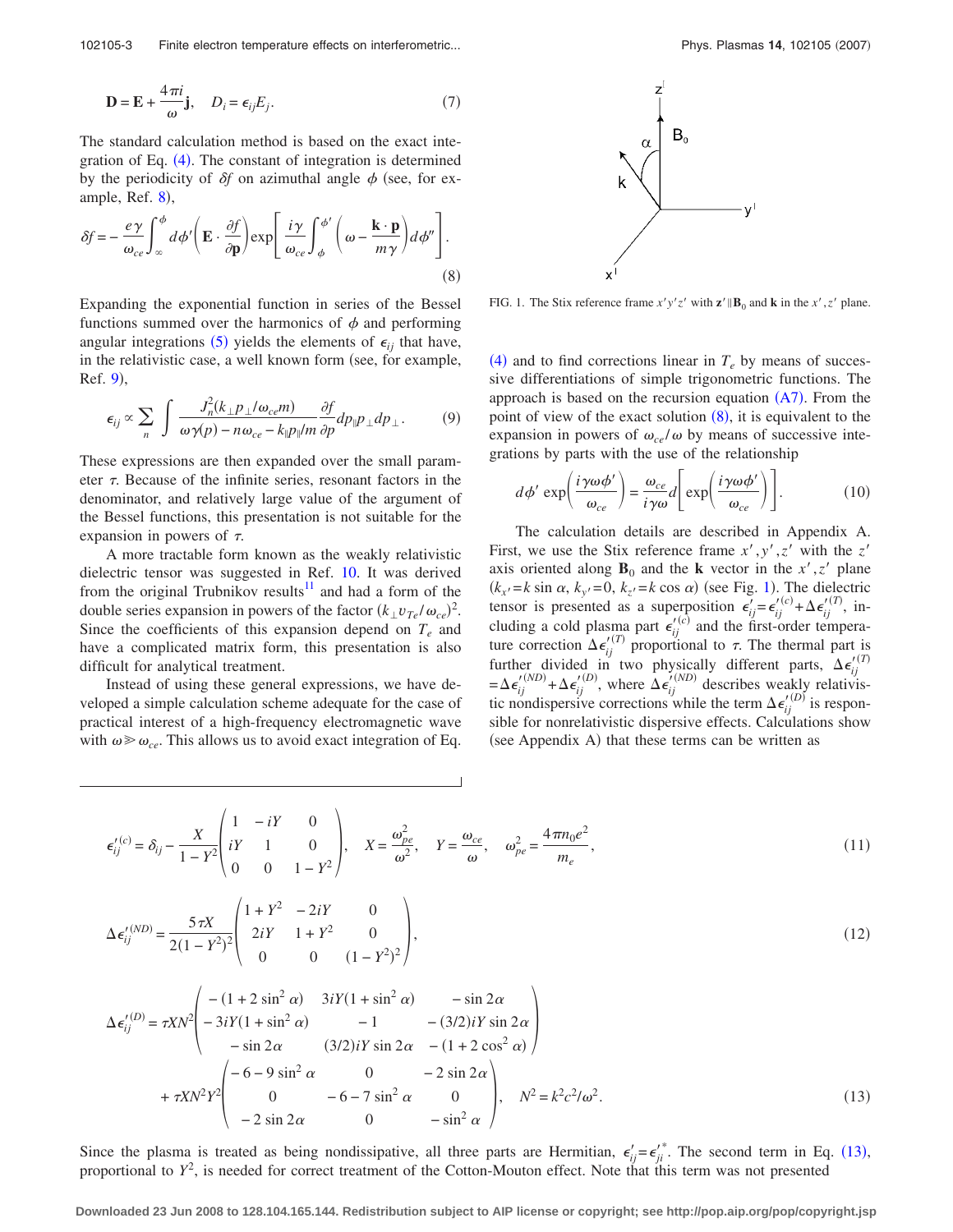in the similar equation  $(14)$  in Ref. 4. However, the final evolution equation for the Stokes vector is calculated in Ref. 4 with this term taken into account. Keeping this caveat (disagreement of the intermediate results) in mind, our results for the dispersive part  $(13)$  are consistent with Ref. 4.

The key finding of our paper is an additional nondispersive thermal correction  $(12)$  that does not depend on  $N^2$  and originates from the relativistic effects caused by the factor  $\gamma(p)$ . Since the refractive index of high-frequency electromagnetic waves has  $N^2 \approx 1$ , the nonrelativistic dispersive and weakly relativistic nondispersive corrections are of the same order of magnitude. Moreover, comparing their absolute values shows that for the most important elements  $\epsilon'_{xx}, \epsilon'_{xy}, \epsilon'_{yy}$ , the weakly relativistic nondispersive corrections are larger than the dispersive ones and have the opposite sign.

The correctness of weakly relativistic nondispersive contribution  $(12)$  is confirmed by the comparison with Ref. 12 devoted to a relativistic dielectric tensor in plasma without magnetic field. The elements of  $\epsilon_{ij}$  are calculated in Ref. 12 in the reference frame with the  $z'$  axis parallel to **k**. In order to compare Eqs.  $(11)$ – $(13)$  with Ref. 12, we set  $\alpha = 0$  to match the reference frames and  $Y=0$  for limiting transition to zero magnetic field. This yields the dielectric tensor  $(11)$ – $(13)$  in the form

$$
\epsilon_{ij} = \delta_{ij} \left[ 1 - X + \tau X \left( \frac{5}{2} - N^2 \right) \right] - 2\tau X \frac{k_i k_j c^2}{\omega^2} \tag{14}
$$

that coincides with the weakly relativistic limit of the functions  $\epsilon_L$  and  $\epsilon_T$  calculated in Ref. 12.

The main argument of Ref. 4 in favor of ignoring the relativistic effects was that they could be important in series expansions (9) only at large  $n \approx \omega/\omega_{ce}$ . Since the contribution from large *n* is small, relativistic effects were ignored and the nonrelativistic dielectric tensor was assumed to give an accurate estimate of linear in  $T_e$  corrections. If this were so, the limiting transition  $B_0 \rightarrow 0$ , which is consistent with the large  $n \approx \omega/\omega_{ce} \rightarrow \infty$  assumption, would result in the expressions containing no terms of the relativistic origination. This contradicts Eq.  $(14)$ , where the weakly relativistic factor



FIG. 2. Local wave reference frame  $x, y, z$  with  $z \parallel k$  and the *x* axis along  $\mathbf{B}_{0\perp}$  and the laboratory reference frame  $x_L, y_L, z_L$  with  $\mathbf{z}_L || \mathbf{k}$  and  $x_L$  and  $y_L$ axes fixed with respect to the experimental device. The spatially varying azimuth  $0 \le \psi \le \pi$  is the angle in the  $x_L, y_L$  plane between  $Ox_L$  and the direction of  $\mathbf{B}_{0\perp}$ .

 $5/2$  is explicitly presented. Thus, both the calculations<sup>12</sup> and our result  $(12)$  confirm that the relativistic effects are important and yield contributions comparable with nonrelativistic terms. This indicates that accurate analysis of linear corrections in  $T_e$  requires the use of the relativistic Vlasov kinetic equation.

For analysis of the wave polarization, it is convenient to transfer the dielectric tensor  $(11)$ – $(13)$  to a new reference frame  $x, y, z$ . The *z* axis is oriented along the vector **k** while the vector of the unperturbed magnetic field is in the  $x, y$ plane and has the Cartesian coordinates  $B_0$  $=(B_0 \sin \alpha, 0, B_0 \cos \alpha)$  (see Fig. 2). The transformation is achieved by two successive rotations of the initial reference frame around the *y*<sup> $\prime$ </sup> axis by the angle  $\alpha$  and around the *z*<sup> $\prime$ </sup> axis by the angle  $\pi$ . The new tensor  $\epsilon_{ij}$  is related to the initial one  $\epsilon'_{ij}$  as follows:

$$
\epsilon = \mathbf{T} \cdot \boldsymbol{\epsilon}' \cdot \mathbf{T}^{-1}, \quad \mathbf{T} = \begin{pmatrix} -\cos \alpha & 0 & \sin \alpha \\ 0 & -1 & 0 \\ \sin \alpha & 0 & \cos \alpha \end{pmatrix}, \quad (15)
$$

where **T** is the transformation matrix. Applying this transformation for the dielectric tensors  $(11)$ – $(13)$  yields three parts,

$$
\epsilon_{ij}^{(c)} = \delta_{ij} - \frac{X}{1 - Y^2} \begin{pmatrix} 1 - Y^2 \sin^2 \alpha & -iY \cos \alpha & -Y^2 \sin \alpha \cos \alpha \\ iY \cos \alpha & 1 & -iY \sin \alpha \\ -Y^2 \sin \alpha \cos \alpha & iY \sin \alpha & 1 - Y^2 \cos^2 \alpha \end{pmatrix},
$$
(16)

$$
\Delta \epsilon_{ij}^{(ND)} = \frac{5}{2} \tau XC \begin{pmatrix} 1 - A \sin^2 \alpha & -iB \cos \alpha & -A \cos \alpha \sin \alpha \\ iB \cos \alpha & 1 & -iB \sin \alpha \\ -A \cos \alpha \sin \alpha & iB \sin \alpha & 1 - A \cos^2 \alpha \end{pmatrix},
$$
(17)

$$
\Delta \epsilon_{ij}^{(D)} = -\tau X N^2 \begin{pmatrix} 1 + Y^2 (6 - 5 \sin^2 \alpha) & -3iY \cos \alpha & 5Y^2 \sin 2\alpha \\ 3iY \cos \alpha & 1 + Y^2 (6 + 7 \sin^2 \alpha) & -6iY \sin \alpha \\ 5Y^2 \sin 2\alpha & 6iY \sin \alpha & 3 + 15Y^2 \sin^2 \alpha \end{pmatrix},
$$
\n(18)

where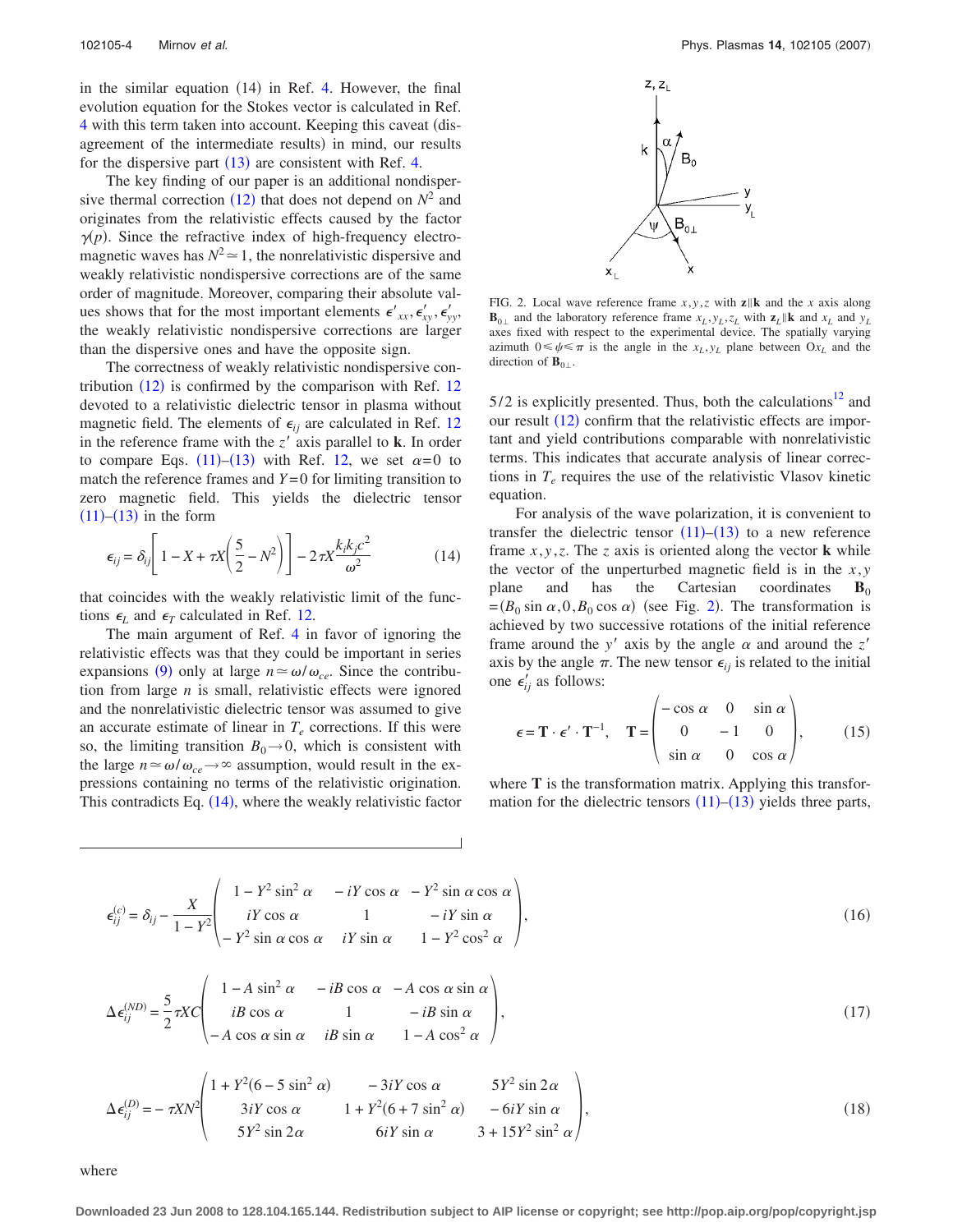102105-5 Finite electron temperature effects on interferometric...

$$
A = \frac{Y^2(3 - Y^2)}{1 + Y^2}, \quad B = \frac{2Y}{1 + Y^2}, \quad C = \frac{(1 + Y^2)}{(1 - Y^2)^2}.
$$
\n<sup>(19)</sup>

The dispersive part  $\Delta \epsilon_{ij}^{(D)}$  is obtained by the power expansion in *Y* up to *Y*<sup>2</sup> order. In contrast to this, the nondispersive part (17) is found exactly and is valid at any *Y*. To calculate Eq. (17) with the same  $Y^2$  accuracy, the constants (19) are simplified by power expansion in *Y*,

$$
A \simeq 3Y^2, \quad B \simeq 2Y, \quad C \simeq 1 + 3Y^2. \tag{20}
$$

This yields the final form of  $(17)$ ,

$$
\Delta \epsilon_{ij}^{(ND)} = \frac{5}{2} \tau X \begin{pmatrix} 1 + 3Y^2 \cos^2 \alpha & -2iY \cos \alpha & -3Y^2 \cos \alpha \sin \alpha \\ 2iY \cos \alpha & 1 + 3Y^2 & -2iY \sin \alpha \\ -3Y^2 \cos \alpha \sin \alpha & 2iY \sin \alpha & 1 + 3Y^2 \sin^2 \alpha \end{pmatrix} .
$$
 (21)

#### **III. EFFECT OF ELECTRON THERMAL MOTION ON THE EVOLUTION OF POLARIZATION**

The electric field of the wave is determined by the real part of the expression

$$
\Re e{\mathbf{E}\exp(ikz - i\omega t)}\tag{22}
$$

where **E** is a constant complex vector. Slow spatial variations of **E** can be considered in the higher-order approximation within the scope of the geometrical optics. The homogeneous system of the Maxwell equations for three components of **E**,

$$
(\delta_{ij}N^2 - n_i n_j N^2 - \epsilon_{ij})E_j = 0, \quad \mathbf{n} = \mathbf{k}/k, \quad i, j = 1, 2, 3,
$$
 (23)

determines the dispersion and the polarization properties of the wave. Expressing  $E_z$  in terms of  $E_x$  and  $E_y$  from the z component of Eq.  $(23)$  and substituting into the *x* and *y* components yields two coupled equations for  $E_x$  and  $E_y$  that are suitable for the analysis of polarization (Jones equations),

$$
\begin{pmatrix} N^2 - \eta_{xx} & -\eta_{xy} \\ -\eta_{yx} & N^2 - \eta_{yy} \end{pmatrix} \begin{pmatrix} E_x \\ E_y \end{pmatrix} = 0,
$$
  

$$
\eta_{ij} = \epsilon_{ij} - \epsilon_{iz} \epsilon_{zj} / \epsilon_{zz}, \quad i, j = 1, 2.
$$
 (24)

According to  $(24)$ , the Jones tensor  $\eta_{ij}$  is Hermitian. Equating the determinant of  $(24)$  to zero gives the dispersion relation for two normal waves,

$$
N^4 - (\eta_{xx} + \eta_{yy})N^2 + \eta_{xx}\eta_{yy} - |\eta_{xy}|^2 = 0.
$$
 (25)

Solving (25) for  $N^2$  gives the refractive indices  $N_1^2$  and  $N_2^2$  for slow (O-mode) and fast (X-mode) waves, respectively,

$$
N_{1,2}^2 = \frac{\eta_{xx} + \eta_{yy}}{2} \pm \frac{1}{2} \sqrt{R}, \quad R = (\eta_{xx} - \eta_{yy})^2 + 4 |\eta_{xy}|^2. \tag{26}
$$

Function *R* determines the difference between  $N_1$  and  $N_2$ and, thus, the phase between two normal waves. In the cold plasma case [with dielectric tensor  $(16)$ ], solutions  $(26)$  have the well known form

$$
N_{1,2}^{(c)^{2}} = 1 - \frac{2X(1-X)}{2(1-X) - Y^{2} \sin^{2} \alpha \pm \sqrt{Q}},
$$
  

$$
Q = Y^{4} \sin^{4} \alpha + 4Y^{2}(1-X)^{2} \cos^{2} \alpha.
$$
 (27)

The components of **E** are determined by the polarization factor  $p = E_y / E_x$ . Expressing  $N^2$  in terms of *p* from the first equation  $(24)$ ,  $N^2 = \eta_{xx} + \eta_{xy}p$ , and using  $(26)$  yields two solutions,

$$
p_{1,2} = i(g \pm \sqrt{g^2 + 1}), \quad g = \frac{i(\eta_{xx} - \eta_{yy})}{2\eta_{xy}}.
$$
 (28)

The upper sign corresponds to the slow wave with  $N_1 > N_2$ . Since *g* is pure real, the factor *p* is pure imaginary. Then, the two eigenvectors of the normal modes are as follows:

$$
\mathbf{E}_1 = \frac{1}{\sqrt{1 + \Lambda^2}} \begin{pmatrix} i \\ \Lambda \end{pmatrix}, \quad \mathbf{E}_2 = \frac{1}{\sqrt{1 + \Lambda^2}} \begin{pmatrix} \Lambda \\ i \end{pmatrix},
$$

$$
\Lambda = \sqrt{1 + g^2} - g \quad (0 \le \Lambda \le 1).
$$
 (29)

They describe electromagnetic waves elliptically polarized in mutually orthogonal directions. The major semiaxes of the ellipses are parallel to the *x* and *y* axes. Recall that the *x* axis was chosen along the perpendicular component of the magnetic field,  $\mathbf{B}_{0\perp} = \mathbf{B}_0 - \mathbf{e}_z(\mathbf{e}_z \cdot \mathbf{B}_0)$ . This means that in spatially varying magnetic field, the major semiaxis of the slow wave follows the  $\mathbf{B}_{0\perp}$  direction while the ellipse of the fast wave is elongated in the  $\mathbf{B}_0 \times \mathbf{e}_z$  direction. Introducing the laboratory reference frame,  $x_L$ ,  $y_L$ ,  $z_L$ , with the  $z_L$  axis parallel to the  $z$ axis and, correspondingly, to the wave propagation direction, the position of the ellipse is characterized by the angle  $\psi$ between the major axis and  $Ox_L$  ( $0 \le \psi \le \pi$ ) (see Fig. 2). The ratio of minor and major semiaxis (ellipticity) is characterized by the variable  $\chi$ ,

$$
\tan \chi = \pm \frac{b}{a} = \pm \Lambda, \quad b \le a,\tag{30}
$$

where the positive and negative signs are for anticlockwise and clockwise rotation, looking forward to the laser beam source  $(-\pi/4 \leq \chi \leq \pi/4)$ .

The standard approach to the evolution of polarization is based on a presentation of the incident on plasma wave as a superposition of two normal waves at the plasma-vacuum interface. The wave dynamics at any other position is determined by the evolution of the normal waves whose eigenvectors and the phases follow the above spatial dependences.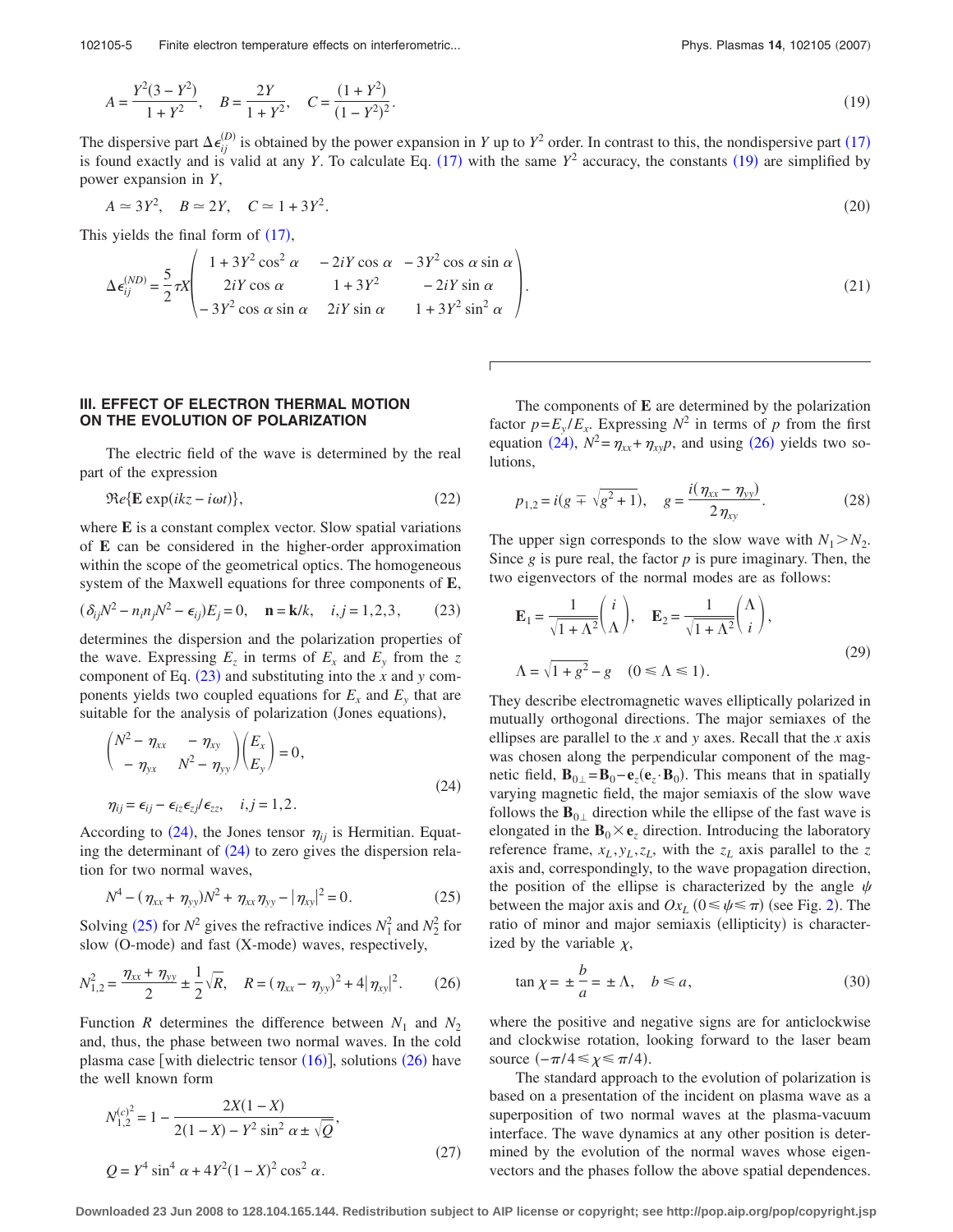

FIG. 3. Polarization ellipse for the electric field vector of the slow wave (O-mode). Solid line corresponds to  $\tau = 0$ , dashed line illustrates the effect of thermal corrections at  $\tau = 0.06$  (*Y* = 0.01, cos  $\alpha = 0.01$ ). The polarization ellipse of the fast wave (X-mode) is similar but oriented in the y direction.

Different applications of this approach for cold plasma are discussed in the literature (see, for example, Ref. 13). We focus our attention on the finite electron temperature effects considering this problem perturbatively. Instead of direct power expansion of  $(26)$  and  $(29)$  in  $\tau$ , we apply an alternative approach based on perturbative treatment of the Jones matrix  $(24)$ . For this purpose, the tensor  $\eta_{ij}$  is presented as a sum of the cold part  $(B1)$  and a small term  $(B2)$  proportional to  $\tau$ . The results of the perturbative analysis for the refractive indices and the polarization vectors are as follows:

$$
N_{1,2}^{2} = N_{1,2}^{(c)^{2}} + \tau X \left( \frac{5}{2} - N^{2} \pm \frac{2(3N^{2} - 5)Y \cos^{2} \alpha + Y^{3} \sin^{4} \alpha (6N^{2} - 15/4)}{\sqrt{Y^{2} \sin^{4} \alpha + 4 \cos^{2} \alpha}} \right), \quad (31)
$$

$$
\mathbf{E}_{1} = \frac{1}{\sqrt{1 + \Lambda^{(c)^{2}}}} \left( \frac{i(1 + \tau \Lambda^{(c)^{2}} D)}{\Lambda^{(c)} (1 - \tau D)} \right),
$$
\n
$$
\mathbf{E}_{2} = \frac{1}{\sqrt{1 + \Lambda^{(c)^{2}}}} \left( \frac{\Lambda^{(c)} (1 - \tau D)}{i(1 + \tau \Lambda^{(c)} D)} \right),
$$
\n(32)

where

$$
D = \left(9N^2 - \frac{5}{2}\right) \frac{1 - \Lambda^{(c)^2}}{(1 + \Lambda^{(c)^2})^2}, \quad \Lambda^{(c)} = \sqrt{g^{(c)^2} + 1} - g^{(c)},
$$
  

$$
g^{(c)} = \frac{Y \sin^2 \alpha}{2(1 - X)\cos \alpha}.
$$
 (33)

From  $(32)$  and  $(33)$ , it follows that for pure parallel and perpendicular propagation  $(\Lambda^{(c)} = 1 \text{ and } \Lambda^{(c)} = 0, \text{ respectively})$ tively, the thermal corrections do not change the polarization properties in comparison with the cold plasma case. Specifically, if sin  $\alpha = 0$ , the waves are circularly polarized while at cos  $\alpha = 0$  the polarization is linear. In the intermediate case of elliptical polarization, the effect of thermal corrections is illustrated in Fig. 3. It results in a squeezing of the

ellipses (decrease of ellipticity  $l = b/a$ ) in comparison with the cold plasma case. Corresponding change  $\Delta l^{(T)}$  of the ellipticity is given by the equation

$$
\Delta l^{(T)} = -\tau D (1 + \Lambda^{(c)^2}) l^{(c)}, \quad l^{(c)} = \Lambda^{(c)}.
$$
 (34)

Equation  $(31)$  describes the influence of electron thermal motion on the dispersion of two characteristic waves in the weakly relativistic limit. Focusing on interferometric applications, we ignore the birefringence of two normal waves caused by the magnetic field. Introducing the interferometric phase  $\Phi$  as the phase difference between laser beams passing through vacuum and plasma,

$$
\Phi = \int_{v} k_v dz - \int_{p} k_p dz,
$$
\n(35)

and decomposing  $\Phi = \Phi^{(c)} + \Delta \Phi^{(T)}$ , yields the relative change of  $\Phi$  caused by the thermal effects,

$$
\Delta \Phi^{(T)} / \Phi^{(c)} = \left( N^2 - \frac{5}{2} \right) \int_p \tau X dz \Bigg/ \int_p X dz
$$

$$
\approx \left( N^2 - \frac{5}{2} \right) \tau \approx -\frac{3}{2} \tau. \tag{36}
$$

The positive factor  $N^2 \approx 1$  results from the nonrelativistic Doppler mechanism and leads to the increase of  $\Phi$ . The weakly relativistic factor  $-5/2$  changes the sign of  $\Delta\Phi^{(T)}$ resulting in a decrease of the interferometric phase in comparison with the cold plasma case. The effect is caused by the relativistic mass of the electrons.

Finite magnetic field introduces anisotropy and birefringence into the normal wave propagation. The difference of the refractive indices is determined mainly by the first term in Eq.  $(31)$  caused by the cold plasma response. At finite electron temperature, there is also a contribution from the second temperature-dependent term. This makes the evolution of polarization sensitive to  $T_e$ . Specifically, for propagation at the angle  $\alpha$  not too close to 90° (cos  $\alpha \gg Y$ ), the difference between  $N_1$  and  $N_2$  is linear in *Y* and determined by  $|\eta_{xy}|$ ,

$$
N_1 - N_2 = XY \cos \alpha [1 + \tau (3N^2 - 5)].
$$
 (37)

Correspondingly, the Faraday rotation angle

$$
\Theta = \frac{\omega}{2c} \int (N_1 - N_2) dz \tag{38}
$$

is a sum of rotation angle in cold plasma  $\Theta^{(c)}$  and small thermal correction  $\Delta\Theta^{(T)}$ . The magnitude of the relative change of  $\Theta$  is represented by the ratio

$$
\Delta \Theta^{(T)} / \Theta^{(c)} = (3N^2 - 5) \int_p \tau XY \cos \alpha dz \bigg/ \int_p XY \cos \alpha dz
$$
  
 
$$
\approx (3N^2 - 5)\tau \approx -2\tau.
$$
 (39)

The positive nonrelativistic factor  $3N^2 \approx 3$  originates from the Doppler effect. The factor −5 is caused by the weakly relativistic effects. It changes the sign of the thermal correction and, thus, decreases the value of  $\Theta$  relative to the cold plasma case.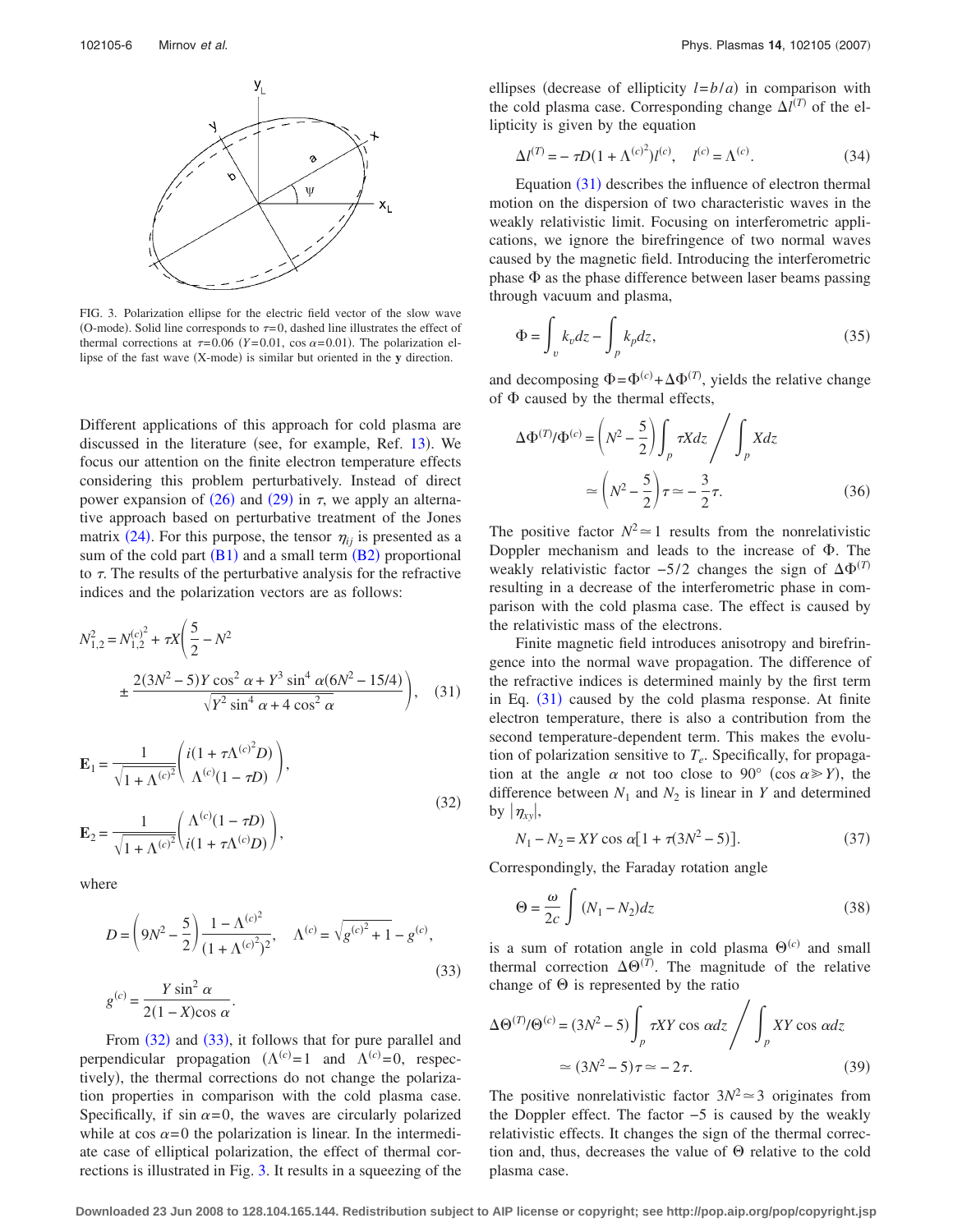

FIG. 4. The Cartesian coordinates of the polarization Stokes vector **s** in terms of angular positions  $(\psi, \chi)$  on the Poincare sphere.

For the quasiperpendicular case,  $\cos \alpha \ll Y$ , the difference between two refractive indices is smaller,  $\propto Y^2$ , and the polarization evolves accordingly to the Cotton-Mouton effect. In this case, the factor  $\eta_{xx} - \eta_{yy} \propto XY^2$  determines the evolution of polarization. From Eq.  $(31)$ , it follows that the relative change of the phase between two normal waves is equal to  $\tau(12N^2 - 15/2) \approx 9\tau/2$ . The weakly relativistic factor −15/2 reduces the nonrelativistic dispersive term,  $12N^2$  $\approx$  12, but not enough to change the sign. For the general case of arbitrary propagation, the difference between  $N_1$  and  $N_2$  is determined by a contribution to *R* from both  $|\eta_{xy}|$  and  $\eta_{xx}$ − $\eta_{yy}$  factors. In this situation, the Faraday and the Cotton-Mouton effects are mixed together.

There is a presentation for the evolution of polarization where the contributions from these two effects are formally separated. It is based on the differential equation formulated in terms of the evolution of the Stokes vector of polarization **s**.<sup>14</sup> The three-component Stokes vector  $\mathbf{s} = (s_1, s_2, s_3)$  is a unit vector,  $s_1^2 + s_2^2 + s_3^2 = 1$ , whose Cartesian components are related to  $(\psi, \chi)$  as follows:

$$
s_1 = \cos 2\chi \cos 2\psi, \quad s_2 = \cos 2\chi \sin 2\psi, \quad s_3 = \sin 2\chi, \quad (40)
$$

where  $\psi$  is the azimuth of the polarization ellipse;  $\chi$  is defined by  $(30)$  (see Fig. 4). According to Ref. 14, the equation of evolution has the form

$$
\frac{ds}{dz} = \mathbf{\Omega} \times \mathbf{s} \tag{41}
$$

and describes rotation of the Stokes vector **s** around the vector of the angular velocity  $\Omega$ ,

$$
\mathbf{\Omega} = -\frac{\omega}{c}(N_1 - N_2)\mathbf{s}_1,\tag{42}
$$

where  $s_1$  is a Stokes vector of the slow wave with  $N_1 > N_2$ . Using Eqs.  $(29)$  and  $(30)$  yields trigonometric functions for *s*<sup>1</sup> and *s*2,

$$
\cos 2\chi = \frac{g}{\sqrt{g^2 + 1}}, \quad \sin 2\chi = \frac{1}{\sqrt{g^2 + 1}}.
$$
 (43)

The difference of the refractive indices is approximated from Eq.  $(26)$  at  $X \ll 1$ ,

$$
N_1 - N_2 = \frac{\sqrt{R}}{N_1 + N_2} \simeq -i \eta_{xy} \sqrt{g^2 + 1}.
$$
 (44)

Combining Eq.  $(43)$  with Eq.  $(44)$  gives the components of  $\boldsymbol{\Omega},$ 

$$
\mathbf{\Omega} = \frac{\omega}{2c} \begin{pmatrix} (\eta_{xx} - \eta_{yy}) \cos 2\psi \\ (\eta_{xx} - \eta_{yy}) \sin 2\psi \\ -2i\eta_{xy} \end{pmatrix} . \tag{45}
$$

The first two components are related to the Cotton-Mouton factor  $\eta_{xx}$ − $\eta_{yy}$  while the third one is proportional to the Faraday factor  $\eta_{xy}$ . Using Eq. (B1) for  $\eta_{ij}^{(c)}$  and Eq. (B2) for  $\Delta \eta_{ij}^{(T)}$  allows us to present vector  $\Omega$  in the form  $\Omega = \Omega^{(c)}$  $+\Delta \Omega^{(T)}$ , where  $\Omega^{(c)}$  is the contribution from the cold plasma and  $\Delta \Omega^{(T)}$  is linear in  $T_e$  thermal correction,

$$
\mathbf{\Omega}^{(c)} = \frac{\omega X}{2Zc} \begin{pmatrix} Y^2 \sin^2 \alpha \cos 2\psi \\ Y^2 \sin^2 \alpha \sin 2\psi \\ 2Y(1-X)\cos \alpha \end{pmatrix},
$$
  
\n
$$
\Delta \mathbf{\Omega}^{(T)} = \frac{3\omega X \tau}{c} \begin{pmatrix} (2N^2 - 5/4)Y^2 \sin^2 \alpha \cos 2\psi \\ (2N^2 - 5/4)Y^2 \sin^2 \alpha \sin 2\psi \\ (N^2 - 5/3)Y \cos \alpha \end{pmatrix}.
$$
\n(46)

Proportional to  $N^2$  terms in  $\Delta \Omega^{(T)}$  coincide at  $N^2 = 1$  with the factors calculated in Ref. 4. Additional factors −5/4, −5/4, and  $-5/3$  originate from the relativistic electron mass increase. The dominant component  $\Delta\Omega_3^{(T)}$  is responsible for the Faraday effect. The relativistic factor -5/3 makes this component negative, indicating that the effect of finite electron temperature reduces the Faraday rotation angle in comparison with the cold plasma case.

#### **IV. DISCUSSION**

The results presented in this paper show that the combination of both nonrelativistic and relativistic mechanisms leads to a relative change of the interferometric phase, Faraday rotation angle, and Cotton-Mouton effect by factors *π*(*N*<sup>2</sup>−5/2), *π*(3*N*<sup>2</sup>−5), and *π*(12*N*<sup>2</sup>−15/2), respectively. The factors  $N^2 \approx 1$ ,  $3N^2 \approx 3$ , and  $12N^2 \approx 12$  ( $N \approx 1$  for a highfrequency electromagnetic wave) were found in Ref. 4 while the additional factors  $-5/2$ ,  $-5$ , and  $-5/2$  result from the relativistic effects derived herein. Thus, both nonrelativistic thermal corrections and weakly relativistic thermal effects are essential to correctly interpret interferometric measurements in a high-temperature plasma. For plasma with  $T_e$  $\approx$  10 keV, the thermal corrections are  $-3\%$  for the interferometric phase, −4% for the Faraday effect, and 9% for the Cotton-Mouton effect. Note that previous calculations performed without relativistic effects predict a 2%, 6%, and 24% increase for the interferometric phase, the Faraday rotation angle, and the Cotton-Mouton effect, respectively.<sup>4</sup>

To express the effect of finite electron temperature in practical units, let us consider, for example, the Faraday rotation measurements. In cold plasma, the angle of rotation  $\Theta_c$ is determined by the equation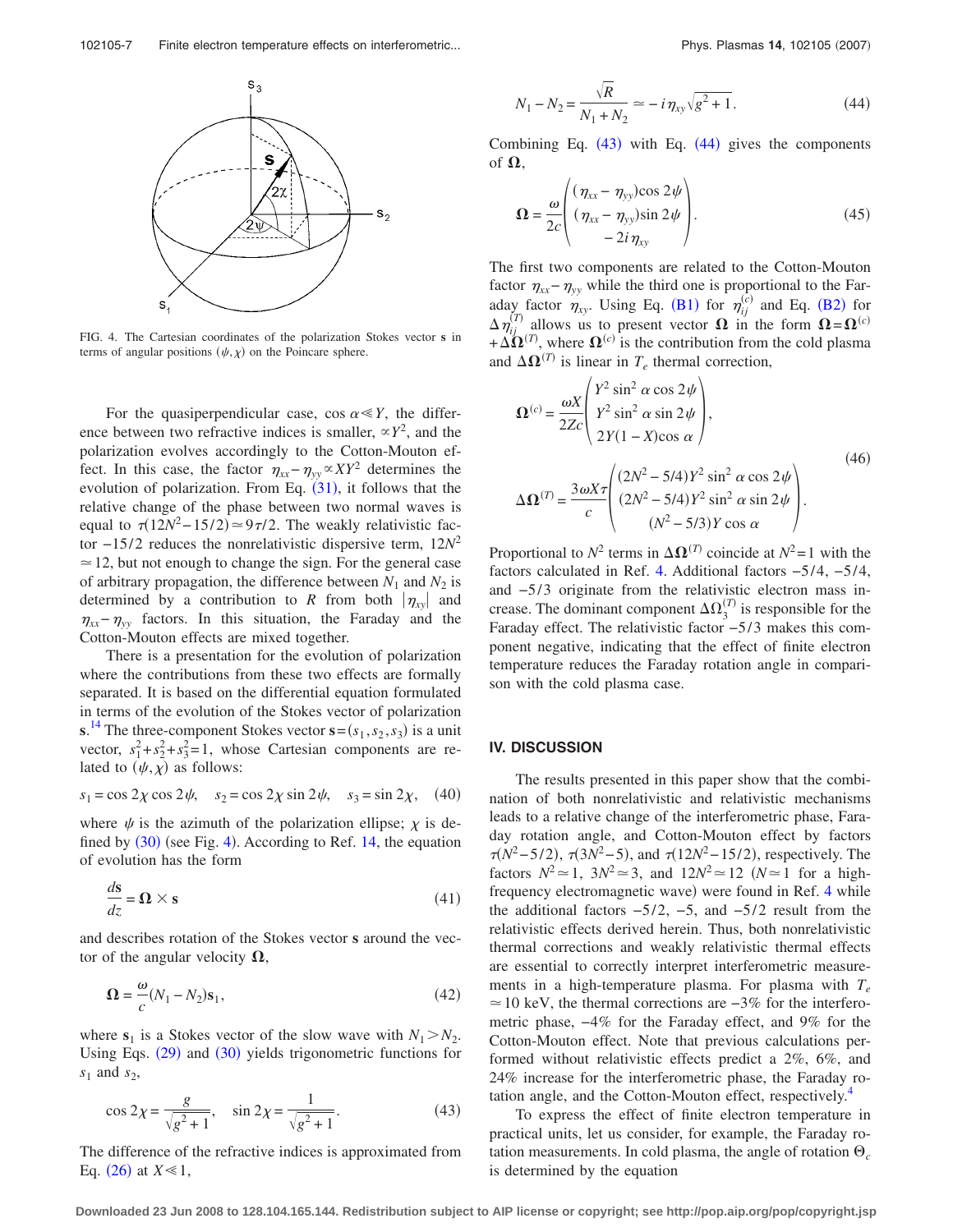$$
\Theta_c(\text{rad}) = 2.62 \times 10^{-25} \lambda^2 (\mu m^2) \int n(m^{-3}) B_z(T) dz(m). \quad (47)
$$

For typical far-infrared (FIR) laser wavelength  $\lambda = 100 \mu m$ and plasma parameters,  $B=1$  T,  $n=10^{20}$  m<sup>-3</sup>,  $T_e \approx 10$  keV,  $z \approx 1$  m, an estimate of the thermal correction  $\Delta\Theta^{(T)}$  to the Faraday rotation angle in cold plasma,  $\Theta^{(c)} \approx 15^{\circ}$ , is as follows:

$$
\Delta \Theta^{(T)} = -2(T_e/m_e c^2) \Theta^{(c)} \simeq 0.6^0.
$$
 (48)

This is much larger than the typical system noise levels in the range  $\simeq 0.01^{\circ}$  (Ref. 15) to 0.04°.<sup>16</sup> Experimental observation of a negative thermal correction caused by the relativistic effects would be an important verification of fundamental relativistic physics in high-temperature plasma devices. In addition, the thermal correction to interferometric phase measurements can potentially be exploited to measure the electron temperature in future reactor relevant devices.

Current design of density measurements by both interferometery and polarimetry is based on the wave dispersion relation in a cold plasma (i.e.,  $T_e$ =0). ITER will operate at electron temperatures in the range  $T_e \sim 10-25$  keV. Linear temperature corrections decrease the refractive indices due to the nonrelativistic Doppler shift mechanism and increase them due to the relativistic mass effect. Since the relativistic factors are larger and of opposite sign to nonrelativistic factors for the interferometric phase and the Faraday rotation angle, the measured phase is reduced as compared to a cold plasma as given by

$$
\Phi = C_I \int n_e \left( 1 - \frac{3}{2} \frac{T_e}{m_e c^2} \right) dz, \tag{49}
$$

$$
\Theta = C_F \int n_e B_z \left( 1 - 2 \frac{T_e}{m_e c^2} \right) dz, \tag{50}
$$

where  $C_I$  and  $C_F$  are constants. This means that without thermal corrections, the interferometer will underestimate the density while the polarimeter will lead to an underestimate of the magnetic field. However, since electron temperature is known from Thomson scattering, finite  $T_e$  effects can be corrected. Alternatively, for a tangentially viewing interferometer-polarimeter system, the toroidal field is largely known, as in the case for a tokamak. Then the above two equations have only two unknowns and hence provide information on both the plasma electron density and temperature.

In order to provide a numerical check on this analytic result, calculations using the  $\text{GENRAY}^{17}$  ray tracing code have been carried out. GENRAY is a general ray tracing code for the calculation of electromagnetic wave propagation and absorption in the geometrical optics approximation that can be applied to tokamak equilibria. The code offers several alternative dispersion functions, and for this study the fully relativistic electron plasma option described in Ref. 18 was employed. The magnetic field geometry is specified to be that of a predicted ITER scenario 2 equilibrium with  $I_p$ = 15 MA,  $R = 6.2$  m, and  $B_T = 5.3$  T. Both the electron density and temperature profiles are assumed to be flat with *ne*



FIG. 5. Plots of weakly relativistic analytical results for the interferometric phase  $1 + \Delta \Phi^{(T)}/\Phi^{(c)}$  given by (36) [(a) solid line] and for the Faraday angle  $1 + \Delta\Theta^{(T)}/\Theta^{(c)}$  given by (39) [(b) solid line] in comparison with corresponding fully relativistic (diamond) and nonrelativistic (dashed line) ray tracing code (GENRAY) computations.

 $= 10^{20}$  m<sup>-3</sup> and  $T_e$  in the range 1–25 keV. The actual frequency and ray trajectory used corresponds to a tangentially viewing  $\lambda = 100 \mu m$  probe beam along the ITER midplane with a tangency radius of  $R = 6.8$  m.

For comparison to analytical results  $(36)$  and  $(39)$ , both *X* and *O* mode rays were launched, and the phase shift (35) of each ray relative to vacuum propagation was calculated using the standard cold-plasma dispersion relation as well as the fully relativistic one. The interferometric phase shift and the Faraday rotation angle are then defined from the GENRAY calculations as

$$
\Phi = \frac{1}{2}(\Phi_X + \Phi_O), \quad \Theta = \frac{1}{2}(\Phi_X - \Phi_O).
$$
 (51)

Shown in Figs.  $5(a)$  and  $5(b)$  are the GENRAY calculated interferometeric phase shifts [(a), diamond] and Faraday rotation angles [(b), diamond] for a range of electron temperatures, where the hot plasma results have been scaled to that of the cold plasma. Also shown in Fig. 5 is the analytic prediction from Eqs.  $(36)$  and  $(39)$  (solid), as well as the nonrelativistic thermal plasma correction from Ref. 18 (dashed), consistent with Ref. 4. It is obvious that both weakly relativistic nondispersive and nonrelativistic dispersive thermal corrections play a role in determining the overall ray dispersion and that these effects are approximated well by Eqs.  $(36)$  and  $(39)$ . It is important to point out that calculations have been carried out for a variety of tangency radii and wavelengths with the same level of agreement in all cases.

#### **ACKNOWLEDGMENTS**

This work was supported by U.S. DOE Grant No. DE-FG02-85ER53212, NSF Cooperative Agreement No. PHY-0215581, Center for Magnetic Self-Organization in Laboratory and Astrophysical Plasmas, and the U.S. ITER Project Office. We acknowledge useful discussions with D. J. Den Hartog, staff members of the MST experiment, and members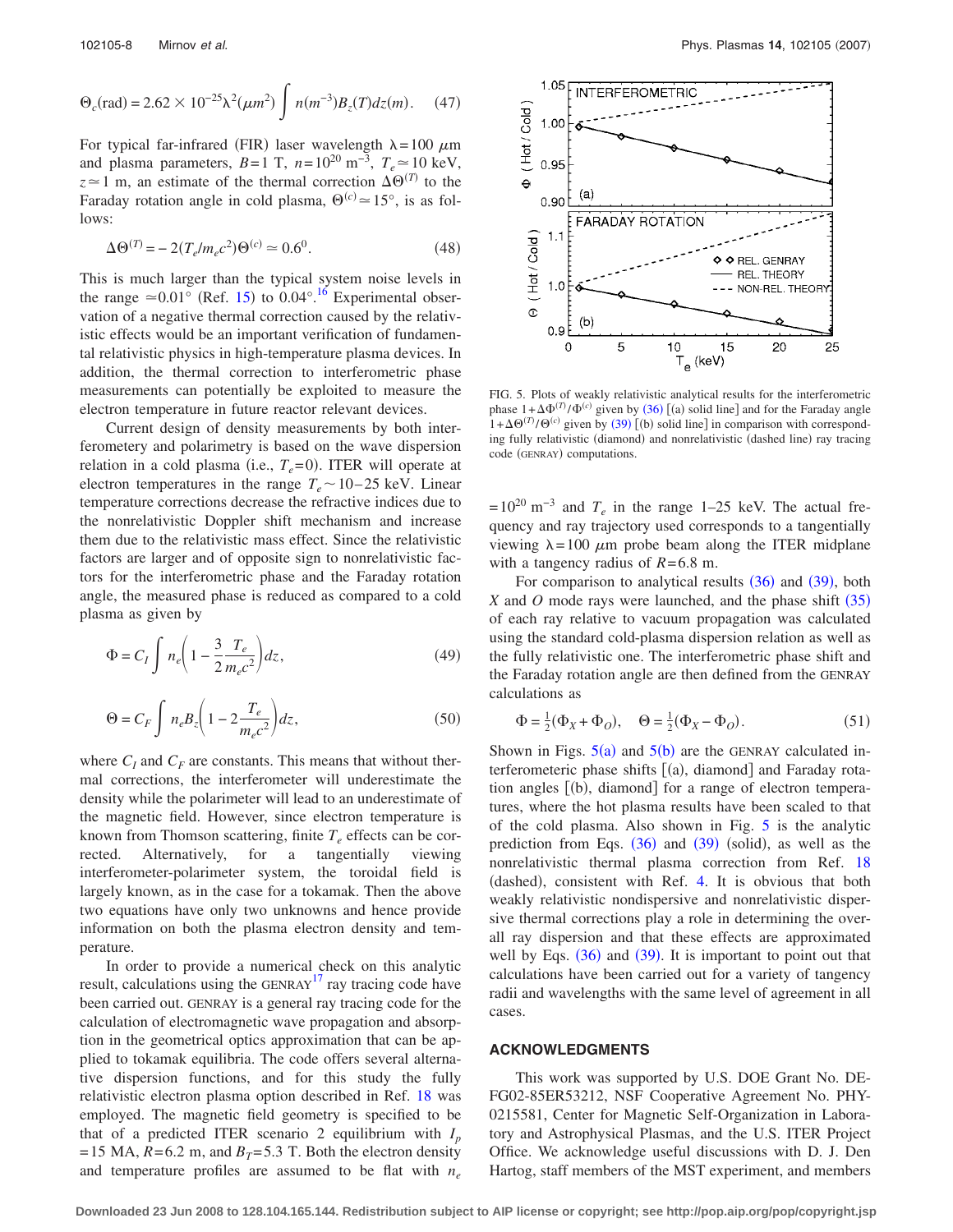of the University of Wisconsin Center for Plasma Theory and Computation.

## **APPENDIX A: TEMPERATURE CORRECTIONS TO THE DIELECTRIC TENSOR**

Equation  $(4)$  for  $\delta f$  is solved iteratively by using small parameter  $\omega_{ce} / \omega \ll 1$ . First, we introduce a new function,

$$
\delta g = \delta f \exp \Psi. \tag{A1}
$$

Variable  $\Psi$  is defined by the integral in the spherical reference frame  $(p, \theta, \phi)$  (see Sec. II),

$$
\Psi = i \int_0^{\phi} \frac{\mathbf{k} \cdot \mathbf{p}}{m \omega_{ce}} d\phi' = iq(\phi \cos \alpha \cos \theta)
$$

 $+ \sin \alpha \sin \theta \sin \phi$ ,

$$
q = \frac{kp}{m\omega_{ce}} \simeq k\rho_{Le}.
$$
\n(A2)

Then,  $\delta g$  can be rewritten as

$$
\delta g = \epsilon \frac{\partial \delta g}{\partial \phi} + R,\tag{A3}
$$

where

$$
R = -\frac{ie}{p\omega} (\mathbf{E} \cdot \mathbf{p}) \frac{\partial f}{\partial p} \exp \Psi, \quad \epsilon = -\frac{iY}{\gamma}, \quad Y = \frac{\omega_{ce}}{\omega}.
$$
 (A4)

As a first step of iteration, we set to zero the small term  $\alpha \in \mathcal{L}$ and obtain the zero-order solution

$$
\delta g_0 = R = -\frac{ie}{\omega} \mathcal{E} \frac{\partial f}{\partial p} \exp \Psi,
$$
  

$$
\mathcal{E}(\phi) = E_x \sin \theta \cos \phi + E_y \sin \theta \sin \phi + E_z \cos \theta.
$$
 (A5)

Next-order corrections are obtained by making power series expansion in  $\epsilon$ ,

$$
\delta g = \sum_{n=0}^{n=\infty} \delta g_n, \quad \delta g_n \propto \epsilon^n, \quad n = 0, 1, 2, \dots \quad (A6)
$$

Substituting  $(A6)$  into  $(A3)$  and combining terms of the same order in  $\epsilon$  yields the recursion equation that allows us to calculate the next-order correction by differentiating the previous one,

$$
\delta g_{i+1} = \epsilon \frac{\partial \delta g_i}{\partial \phi}, \quad i = 1, 2, \dots \tag{A7}
$$

Small parameter  $\epsilon \approx 10^{-2}$  provides good convergence of the series. Fast oscillating harmonics  $\sin n\phi$  and  $\cos n\phi$  can slow down the convergence at large  $n \approx \epsilon^{-1}$ . Contributions from these terms are small, and, therefore, ignored below.

The solution for  $\delta g$  is presented by the series

$$
\delta g = R + \epsilon \frac{\partial R}{\partial \phi} + \dots + \epsilon^n \frac{\partial^n R}{\partial \phi^n} + \dots \tag{A8}
$$

A similar expansion for  $\delta f$  has the form

$$
\delta f = -\frac{ie}{\omega} \left( \sum_{n=0}^{\infty} \epsilon^n Q_n \right) \frac{\partial f}{\partial p}, \quad Q_n = \exp(-\Psi) \frac{\partial^n}{\partial \phi^n} (\mathcal{E} \exp \Psi).
$$
\n(A9)

The angular dependences of  $\delta f$  are described by the  $Q_n$  factors. To illustrate the structure of  $Q_n$ , we present the first five terms of  $(A9)$  (up to  $\epsilon^4$  order),

$$
\delta f(p, \theta, \phi) \propto \mathcal{E} + \epsilon [\mathcal{E}' + \mathcal{E}\Psi'] + \epsilon^2 [\mathcal{E}'' + 2\mathcal{E}'\Psi' + \mathcal{E}(\Psi'^2 + \Psi'')] + \epsilon^3 [\mathcal{E}''' + 3\mathcal{E}''\Psi' + 3\mathcal{E}'(\Psi'' + \Psi'^2) + \mathcal{E}(\Psi'^3 + 3\Psi'\Psi'' + \Psi''')] + \epsilon^4 [\mathcal{E}'''' + 4\mathcal{E}''' \Psi' + 6\mathcal{E}''(\Psi'' + \Psi'^2) + 4\mathcal{E}'(\Psi'^3 + 3\Psi'\Psi'' + \Psi''') + \mathcal{E}(\Psi'^4 + 6\Psi'^2\Psi'' + 3\Psi''^2 + 4\Psi'\Psi'''' + \Psi'''')].
$$
\n(A10)

The terms containing derivatives of  $\Psi$  are proportional to the corresponding powers of  $q \propto k$  and, thus, represent the dispersive thermal corrections. In addition to this, each factor  $Q_n$ has one term,  $\frac{\partial^n \mathcal{E}}{\partial^n \phi}$ , that does not depend on *k* and represents the nondispersive contribution. Selecting only these terms yields an infinite series for the nondispersive part of *f*,

$$
\delta f^{(ND)} = -\frac{ie}{\omega} \frac{\partial f}{\partial p} \sum_{n=0} \epsilon^n \frac{\partial^n \mathcal{E}}{\partial \phi^n}.
$$
 (A11)

After integration over  $\theta$  and  $\phi$  according to Eq. (5), the sum (A11) is calculated exactly. We refer to the result of this summation as the nondispersive (ND) part of the plasma conductivity tensor.

*(i) Nondispersive part of the plasma response*. Elements of the nondispersive conductivity tensor are presented by the integrals over *p*,

$$
\begin{pmatrix} j_{x'}^{(ND)} \\ j_{y'}^{(ND)} \\ j_{z'}^{(ND)} \end{pmatrix} = -\frac{i\omega_{pe}^2}{3\omega} \int_0^\infty \frac{p^3 dp}{\gamma(1 - Y^2/\gamma^2)} \frac{\partial f}{\partial p} \begin{pmatrix} 1 & -iY/\gamma & 0 \\ iY/\gamma & 1 & 0 \\ 0 & 0 & 1 - Y^2/\gamma^2 \end{pmatrix} \begin{pmatrix} E_{x'} \\ E_{y'} \\ E_{z'} \end{pmatrix} .
$$
 (A12)

Matrix  $(A12)$  has a similarity to the dielectric tensor in cold plasma  $(11)$ . In contrast to Eq.  $(11)$ , expression  $(A12)$  contains integration over p and momentum-dependent factors  $\gamma(p)$ . This yields the dependence of the nondispersive part on the electron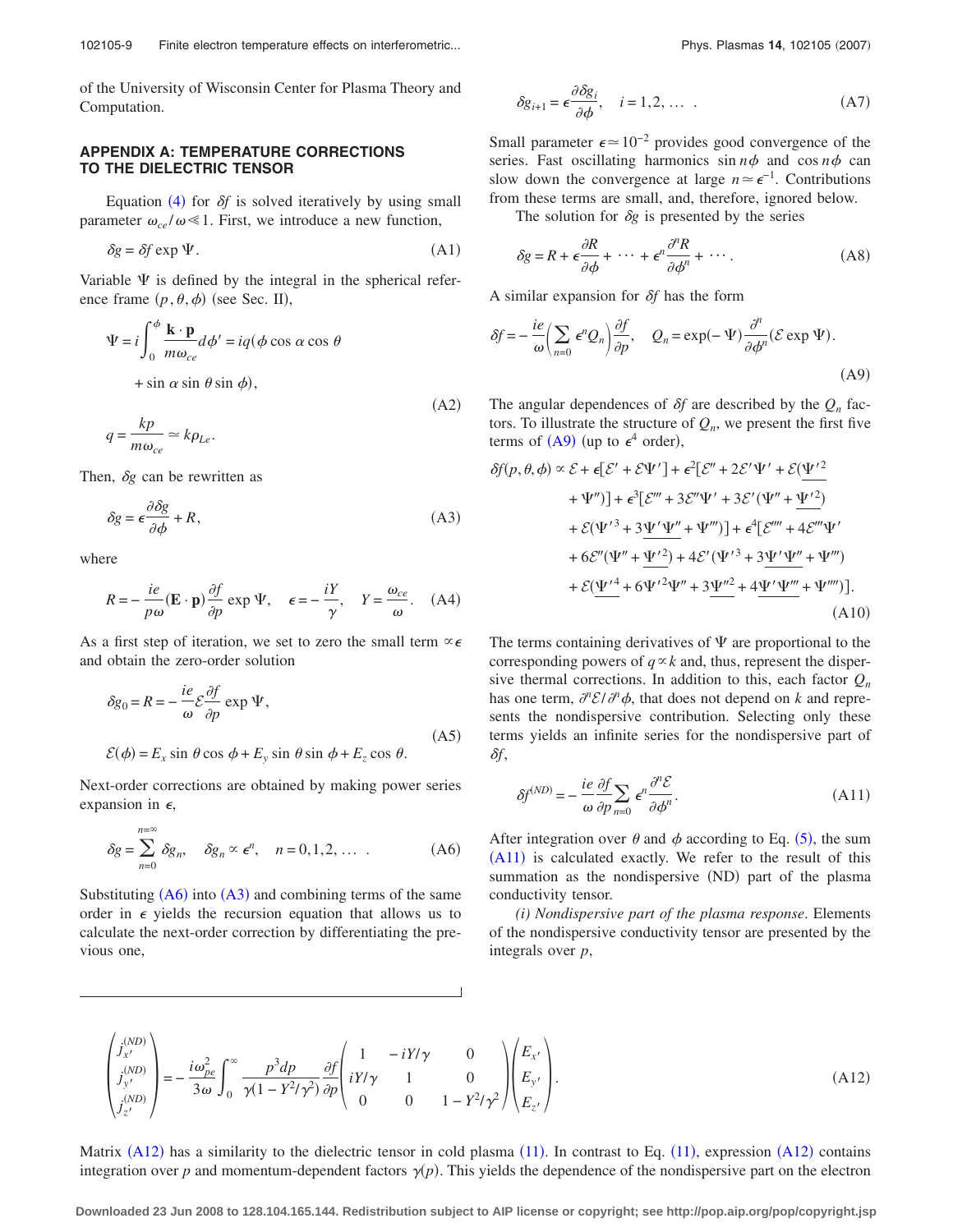temperature. Considering a weakly relativistic limit, we divide Eq.  $(A12)$  into two parts: (i) the cold plasma tensor and (ii) a first-order correction proportional to  $\tau$ . To accomplish this, Eq.  $(A12)$  is integrated by parts with the use of  $df$  $=(\partial f/\partial p)dp$ . Differentiating over *p* in the resulting integrands yields three different derivatives. Using the weakly relativistic approximation  $\gamma \approx 1 + p^2/2m^2c^2$ ,  $d\gamma/dp$  $\approx$  *p*/*m*<sup>2</sup> $c$ <sup>2</sup> allows us to simplify these derivatives,

$$
\frac{d}{dp}\left(\frac{\gamma p^3}{\gamma^2 - Y^2}\right) \approx \frac{3p^2}{1 - Y^2} \left(1 - \frac{1 + Y^2}{1 - Y^2} \frac{5p^2}{6m^2 c^2}\right),
$$
  

$$
\frac{d}{dp}\left(\frac{p^3}{\gamma^2 - Y^2}\right) \approx \frac{3p^2}{1 - Y^2} \left(1 - \frac{1}{1 - Y^2} \frac{5p^2}{3m^2 c^2}\right),
$$
(A13)  

$$
\frac{d}{dp}\left(\frac{p^3}{\gamma}\right) \approx 3p^2 \left(1 - \frac{5p^2}{6m^2 c^2}\right).
$$

Then, the results of integration by parts are presented by three integrals over *p*. They have similar forms,

$$
\int_0^\infty \left(1 - \frac{ap^2}{m^2 c^2}\right) f(p) p^2 dp,
$$
\n
$$
a = (5/6)(1 + Y^2)/(1 - Y^2), \quad (5/3)(1 - Y^2)^{-1}, \quad 5/6,
$$
\n(A14)

with three different constants *a*. The contribution from the first proportional to unity term in  $(A14)$  yields the factor  $1/4\pi$  due to the normalization condition (6). The corresponding part of  $(A12)$  represents the dielectric tensor  $(11)$  of cold magnetized plasma. Integrating the second  $\alpha p^2$  term, one can use a nonrelativistic Maxwellian distribution function  $f \propto \exp(-p^2/2m_e T_e)$ . This yields integrals that determine the mean thermal energy of nonrelativistic Maxwellian gas,  $\langle p^2 / 2m_e \rangle = 3T_e/2$ . Finally, the nondispersive part of  $\epsilon'_{ij}$  is presented by Eq.  $(12)$ .

*(ii) Dispersive part of the dielectric tensor*. Consider the contribution to  $Q_n$  from *q*-dependent dispersive terms. At given *n* they are presented by a polynomial of degree *n*,  $p_n$  $=\sum_{k=1}^{k=n} c_k q^k$ , where  $c_k$  are the products of the trigonometric functions of  $\phi$  and  $\theta$ . Integrating  $p_n$  over  $\theta$  and  $\phi$  accordingly to  $(5)$  shows that only even powers of q contribute to **j** while terms with odd powers cancel after integration. All nonvanishing dispersive terms are underlined in Eq. (A10).

Using definition  $(A2)$ , the characteristic value of  $q$  takes the form

$$
q \simeq \frac{\sqrt{\tau N}}{Y} \tag{A15}
$$

leading to the estimation  $5 \leq q \leq 20$ . The contribution from the dispersive terms to  $(A10)$  can be schematically written as follows:

$$
\delta f^{(D)} \propto \tau N^2 + i\tau Y N^2 + \tau (Y^2 N^2 + \tau N^4) + \cdots. \tag{A16}
$$

The convergence of the series  $(A16)$  is provided at small  $\tau$  $\leq 1$  and  $Y \leq 1$ . The first term, proportional to  $\tau N^2$ , determines the thermal correction to the refractive indices. The imaginary term contributes to the off-diagonal elements of  $\epsilon_{ii}$ responsible for the Faraday effect. The small third factor originates from  $\epsilon^4$ -order terms in Eq. (A10). This factor is important for correct treatment of the Cotton-Mouton effect. It consists of two parts. The first, proportional to the  $T^2N^2$ factor, determines thermal correction to the Cotton-Mouton effect. The second term, quadratic in  $\tau$ , is formally larger than the first one but eventually cancels out. This term yields equal contributions to the diagonal  $\eta_{xx}$  and  $\eta_{yy}$  elements of the Jones matrix. Since these factors are canceled in the combination  $\eta_{xx} - \eta_{yy}$  that determines the dynamics of the Cotton-Mouton effect, they play no role in the evolution of polarization. Taking into account the aforementioned terms and ignoring higher-order corrections yields the dispersive part of the distribution function  $\delta f^{(D)}$ ,

$$
\delta f^{(D)}(p,\theta,\phi) = -\frac{ie}{\omega} \frac{\partial f}{\partial p} \left[ \epsilon^2 \mathcal{E} \Psi'^2 + 3 \epsilon^3 (\mathcal{E}' \Psi'^2 + \mathcal{E} \Psi' \Psi'') \right. \\
\left. + \epsilon^4 (6 \mathcal{E}'' \Psi'^2 + 12 \mathcal{E}' \Psi' \Psi'' + 3 \mathcal{E} \Psi''^2 \right. \\
\left. + 4 \mathcal{E} \Psi' \Psi''' \right)].\n\tag{A17}
$$

Expression (A17) determines linear in  $\tau$  dispersive corrections to  $\epsilon'_{ij}$  to the lowest  $\epsilon^4$  order needed for the polarization analysis. Calculations of the angular dependences of  $\delta f^{(D)}$  and integrals (5) are straightforward. After integrations over  $\theta$  and  $\phi$ , the dispersive part of the conductivity tensor is determined by the integrals over *p*,

$$
\begin{pmatrix} j_{x'}^{(D)} \\ j_{y'}^{(D)} \\ j_{z'}^{(D)} \end{pmatrix} = -\frac{i\omega_{pe}^2 k^2 c^2}{15\omega \omega^2} \int_0^\infty \frac{p^5 dp}{m^2 c^2} \frac{\partial f}{\partial p} \begin{pmatrix} 1 + 6Y^2 + (2 + 9Y^2)\sin^2 \alpha & -3iY(1 + \sin^2 \alpha) & (1 + Y^2)\sin 2\alpha \\ 3iY(1 + \sin^2 \alpha) & 1 + Y^2(6 + 7\sin^2 \alpha) & 3iY\sin 2\alpha/2 \\ (1 + Y^2)\sin 2\alpha & -3iY\sin 2\alpha/2 & 1 + 2\cos^2 \alpha + Y^2\sin^2 \alpha \end{pmatrix} \begin{pmatrix} E_{x'} \\ E_{y'} \\ E_{z'} \end{pmatrix} . \tag{A18}
$$

Since the integrand is proportional to  $p^5$ , the lowest-order term in power expansion of Eq. (A18) in  $\tau \ll 1$  is proportional to  $T_e$ . Correspondingly, the nonrelativistic version of  $(A17)$  with  $\gamma=1$  and the nonrelativistic Maxwellian distribution function *f*  $\propto \exp(-p^2/2mT_e)$  is used in (A18). Integrating by parts yields integrals proportional to the mean energy of nonrelativistic Maxwellian gas,  $\langle p^2/2m_e \rangle = 3T_e/2$ . Finally, the dispersive part of  $\epsilon'_{ij}$  is given by Eq. (13).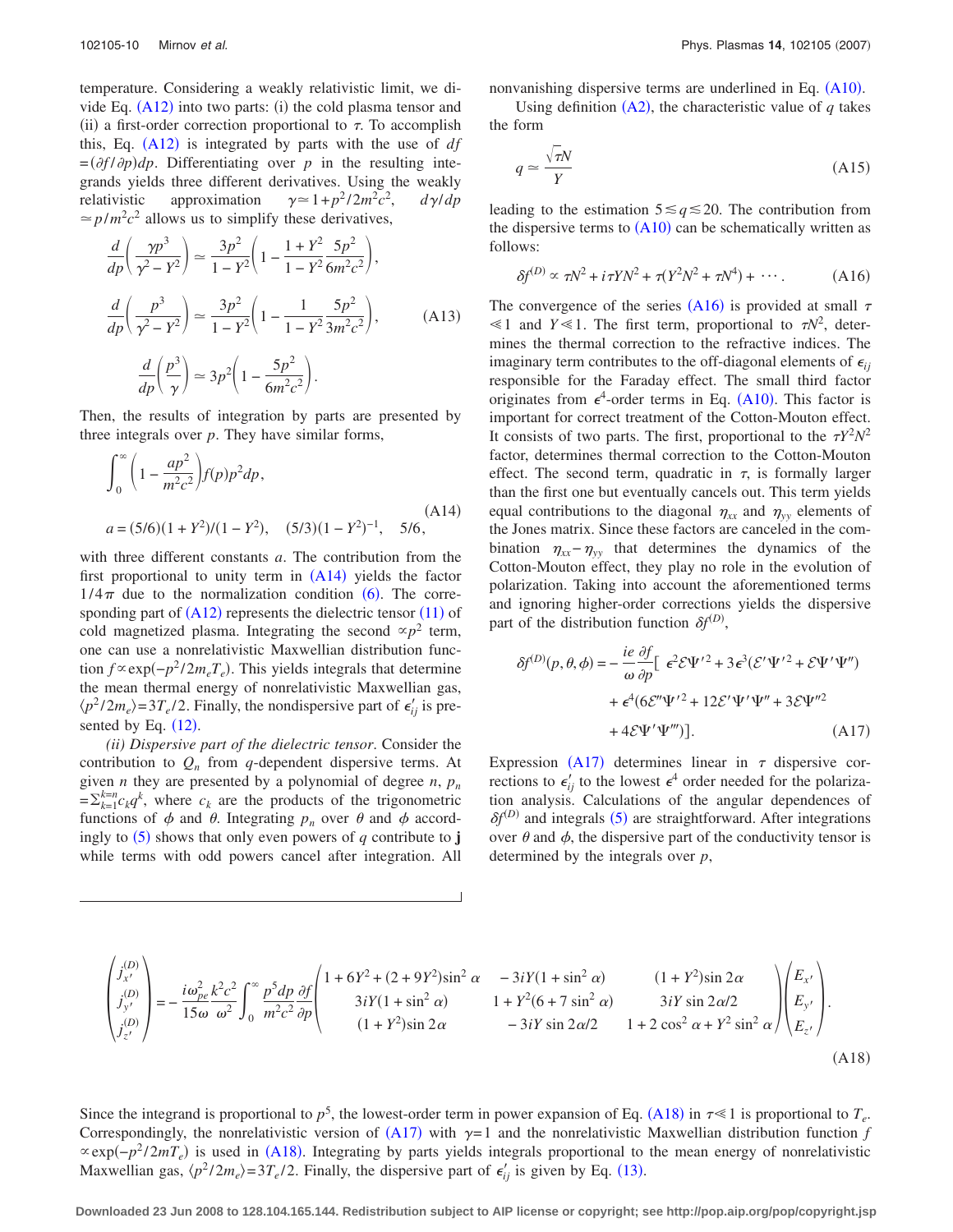### **APPENDIX B: THERMAL EFFECTS ON THE NORMAL MODES**

The Jones equations  $(24)$  determine refractive indices and normal vectors  $\mathbf{E}_1$  and  $\mathbf{E}_2$  for slow (O-mode) and fast (X-mode) electromagnetic waves. The corresponding solutions in cold plasma are well known. We treat the effects of electron thermal motion perturbatively. The Jones tensor  $\eta_{ii}$ is presented as a sum of cold part  $\eta_{ij}^{(c)}$  and linear in  $\tau$  correction  $\Delta \eta_{ij}^{(T)}$ . The cold part is calculated with the use of  $\epsilon_{ij}^{(c)}$ given by Eq.  $(16)$ ,

$$
\eta_{xx}^{(c)} = 1 - \frac{X(1-X)}{Z} + \frac{XY^2 \sin^2 \alpha}{Z},
$$

$$
\eta_{yy}^{(c)} = 1 - \frac{X(1 - X)}{Z}, \quad \eta_{xy}^{(c)} = \frac{i(1 - X)XY\cos\alpha}{Z},
$$
\n
$$
\eta_{xx}^{(c)} - \eta_{yy}^{(c)} = \frac{XY^2\sin^2\alpha}{Z},
$$
\n(B1)

The elements of  $\Delta \eta_{ij}^{(T)}$  are determined by the thermal corrections (18) and (21). Since the dispersive part  $\epsilon_{ij}^{(D)}$  is found with  $Y^2$  accuracy, we keep the same accuracy in calculation of  $\Delta \eta_{ij}^{(T)}$ . This allows us to approximate  $\Delta \eta_{xx}^{(T)} \simeq \Delta \epsilon_{xx}^{(T)}$  and  $\Delta \eta_{xy}^{(T)} \simeq \Delta \epsilon_{xy}^{(T)}$ . But for  $\Delta \eta_{yy}^{(T)}$ , this reduction requires both *Y*  $\leq 1$  and *X* $\leq 1$ . The analysis of arbitrary *X* is straightforward but leads to longer expressions so that we present calculations of  $\Delta \eta_{ij}^{(T)}$  to the leading order in  $X \ll 1$ , yielding

 $Z = (1 - X)(1 - Y^2) - XY^2 \sin^2 \alpha$ .

$$
\Delta \eta_{ij}^{(T)} = \tau X \begin{pmatrix} 5/2 - N^2 + 3Y^2(5/2 - 2N^2) & iY \cos \alpha (3N^2 - 5) \\ -iY \cos \alpha (3N^2 - 5) & 5/2 - N^2 + 3Y^2(5/2 - 2N^2) \end{pmatrix} - \tau XY^2 \sin^2 \alpha \begin{pmatrix} 15/2 - 5N^2 & 0 \\ 0 & 7N^2 \end{pmatrix} . \tag{B2}
$$

The Jones equations  $(24)$  are rewritten in a compact form,

$$
(\eta + \delta \eta) \cdot \mathbf{E} = \mu \mathbf{E}, \quad \mu = N^2, \quad \mathbf{E} = \begin{pmatrix} E_x \\ E_y \end{pmatrix},
$$
 (B3)

where  $\eta$  and  $\delta\eta$  are represented by (B1) and (B2), respectively. We expand solutions in powers of  $\delta \eta \propto \tau$ ,

$$
\mathbf{E} = \mathbf{E}^{(c)} + \mathbf{E}^{(T)} + \cdots, \quad \mu = \mu^{(c)} + \mu^{(T)} + \cdots, \quad (B4)
$$

where zero-order quantities  $\mu^{(c)}$  are given by (27) (our notation  $\mu = N^2$  is different from the standard one,  $\mu = N$ , while  $\mathbf{E}^{(c)}$  follows from (29) at  $\tau=0$ ,

$$
\mathbf{E}_{1}^{(c)} = \frac{1}{\sqrt{1 + \Lambda^{(c)}}^2} \begin{pmatrix} i \\ \Lambda^{(c)} \end{pmatrix}, \quad \mathbf{E}_{2}^{(c)} = \frac{1}{\sqrt{1 + \Lambda^{(c)}}^2} \begin{pmatrix} \Lambda^{(c)} \\ i \end{pmatrix},
$$
\n(B5)

where

$$
\Lambda^{(c)} = \sqrt{1 + g^{(c)^2}} - g^{(c)}, \quad g^{(c)} = \frac{Y \sin^2 \alpha}{2(1 - X)\cos \alpha}.
$$
 (B6)

Vectors  $\mathbf{E}_{\alpha}^{(c)}$  form the orthogonal basis

$$
\mathbf{E}_{\alpha}^{(c)^{*}}\mathbf{E}_{\beta}^{(c)} = \begin{cases} 1, & \alpha = \beta \\ 0, & \alpha \neq \beta, \end{cases}
$$
 (B7)

where

$$
\mathbf{E}_{1}^{(c)*} = \frac{1}{\sqrt{1 + \Lambda^{(c)}}^2} (-i, \Lambda^{(c)}), \quad \mathbf{E}_{2}^{(c)*} = \frac{1}{\sqrt{1 + \Lambda^{(c)}}^2} (\Lambda^{(c)}, -i).
$$
\n(B8)

The perturbed electric field is presented by a superposition of cold plasma normal modes  $[Eq. (B5)],$ 

$$
\mathbf{E} = \sum_{\alpha=1}^{\alpha=2} c_{\alpha} \mathbf{E}_{\alpha}^{(c)}.
$$
 (B9)

Substituting Eq.  $(B9)$  in Eq.  $(B3)$  and taking into account that  $\eta \cdot \mathbf{E}_{\alpha}^{(c)} = \mu_{\alpha}^{(c)} \mathbf{E}_{\alpha}^{(c)}$  yields equations for  $c_{\alpha}$ ,

$$
\sum_{\alpha=1}^{\alpha=2} c_{\alpha}(\mu - \mu_{\alpha}^{(c)}) \mathbf{E}_{\alpha}^{(c)} = \sum_{\alpha=1}^{\alpha=2} c_{\alpha} \delta \eta \cdot \mathbf{E}_{\alpha}^{(c)}.
$$
 (B10)

Upon multiplying Eq.  $(B10)$  by  $E_\beta^*$ , these equations become

$$
(\mu - \mu_{\beta}^{(c)})c_{\beta} = \sum_{\alpha=1}^{\alpha=2} c_{\alpha} \mathbf{E}_{\beta}^{(c)^{\ast}} \cdot \delta \eta \cdot \mathbf{E}_{\alpha}^{(c)}, \quad \beta = 1, 2. \quad (B11)
$$

The coefficients  $c_{\alpha}$  are calculated perturbatively by power expansion in  $\delta \eta \propto \tau$  of the form  $c_{\alpha} = c_{\alpha}^{(c)} + c_{\alpha}^{(T)} + \cdots$ . The pair of zero-order solutions  $c_{\alpha}^{(c)}$  is determined by the unperturbed state of polarization (without thermal corrections). Considering, for example, the slow wave marked by "1," one should put  $c_{s1}^{(c)} = 1$ ,  $c_{s2}^{(c)} = 0$  (an additional index "*s*" is added to specify the choice of zero-order iteration). Since the righthand side of Eq. (B11) is proportional to  $\delta \eta$ , the values of  $c^{(\alpha)}$  in this term are determined by zero-order combination  $(1, 0)$ . Then, the first equation  $(B11)$  with  $\beta=1$  yields the thermal correction to  $\mu_1^{(c)}$ ,

$$
\mu_1^{(T)} = \mathbf{E}_1^{(c)^*} \cdot \delta \eta \cdot \mathbf{E}_1^{(c)},\tag{B12}
$$

while the second equation with  $\beta = 2$  gives the first-order correction  $c_{s2}^{(T)}$ ,

$$
c_{s2}^{(T)} = \frac{\mathbf{E}_2^{(c)^*} \cdot \delta \eta \cdot \mathbf{E}_1^{(c)}}{\mu_1^{(c)} - \mu_2^{(c)}}.
$$
 (B13)